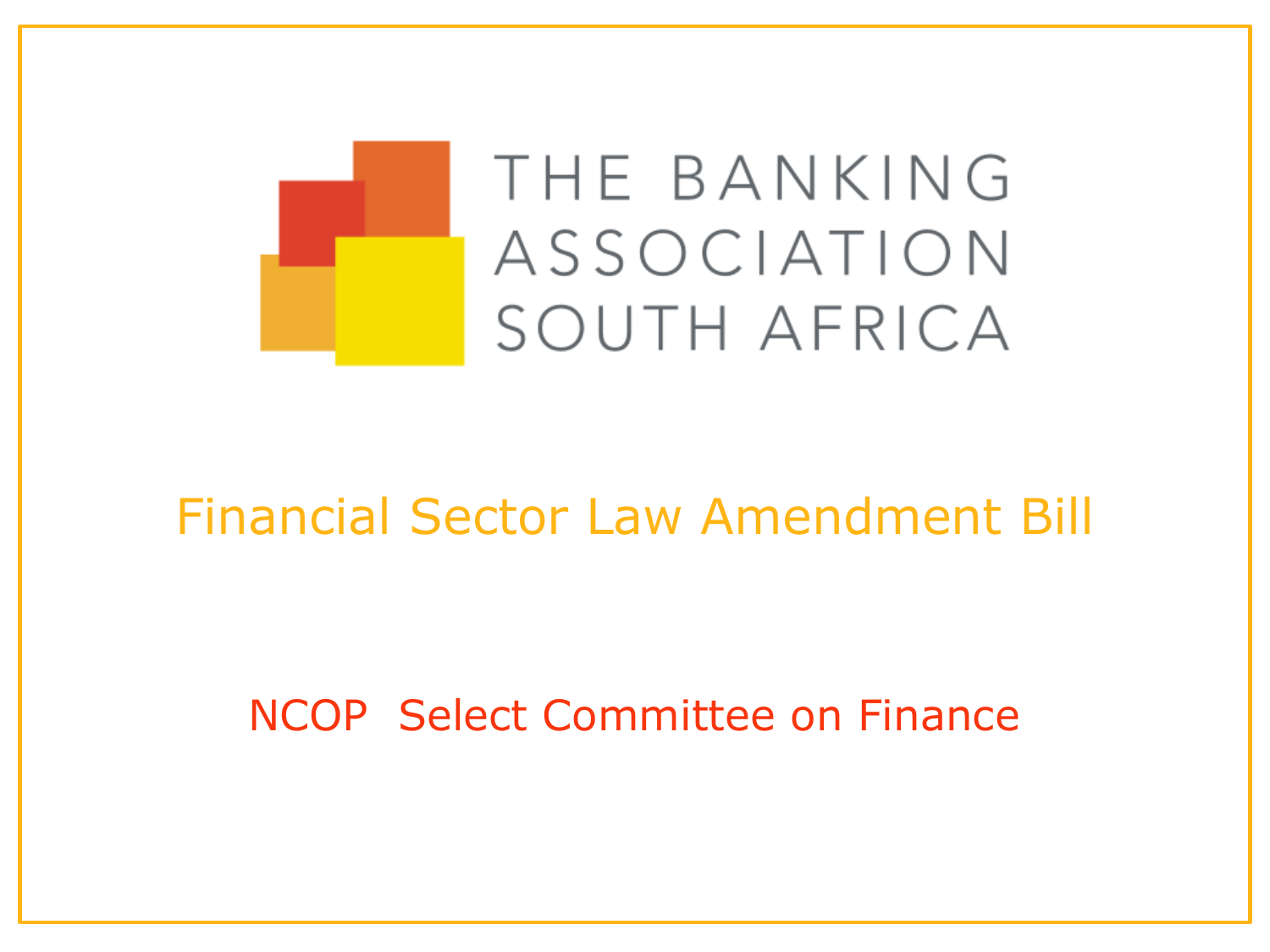## BASA concerns raised to SCoF

"The financial sector laws amendment bill repeals section 69 of the Banks Act in its entirety, replacing it with the "orderly resolution of a designated institution" by a "resolution practitioner". The amendments to section 83.10 of the Insolvency Act relating to master agreement pledged assets upon the occurrence of a South African bank bankruptcy, would now apply to the proposed "resolution" as well. With the removal of section 69 of the Banks Act, that cured the right of access for a beneficiary, the situation has been reversed and no protection will be afforded under the new legislation. **Section 69 of the Banks Act and section 83.10 together provide the necessary legal certainty**."

#### **Follow on Discussions prior to SCoF**

- Concerns have been raised that a couple of important aspects of the "**contractual stay**" provisions in the FSLAB were inconsistent with the corresponding laws published in other international leading jurisdictions and are therefore not consistent with the current international market standard
- The draft resolution regime provides in section 166L of the Bill that placing a designated institution into resolution is not an acceleration or termination event and section 166G of the Bill provides that placing a designated institution into resolution is also not an act of insolvency for the purposes of the Insolvency Act.
- Therefore a counterparty cannot early terminate a transaction under an ISDA agreement and would therefore not be able enforce its rights under a collateral pledge, to the extent that a SA bank is placed into resolution.
- This in itself is not problematic, but unlike the BRRD there is no concept here of a **resolution weekend**  – there is an outright freeze on early termination for an unspecified time.
- The only protection that is currently provided to collateral in derivative transactions is to carve out the powers of the SARB (as the resolution authority) from reducing amounts owing under a derivative transaction or cancelling the derivative transaction agreement.
- This will impact the opinion of foreign jurisdictions if South Africa is a collateral netting "friendly/green" jurisdiction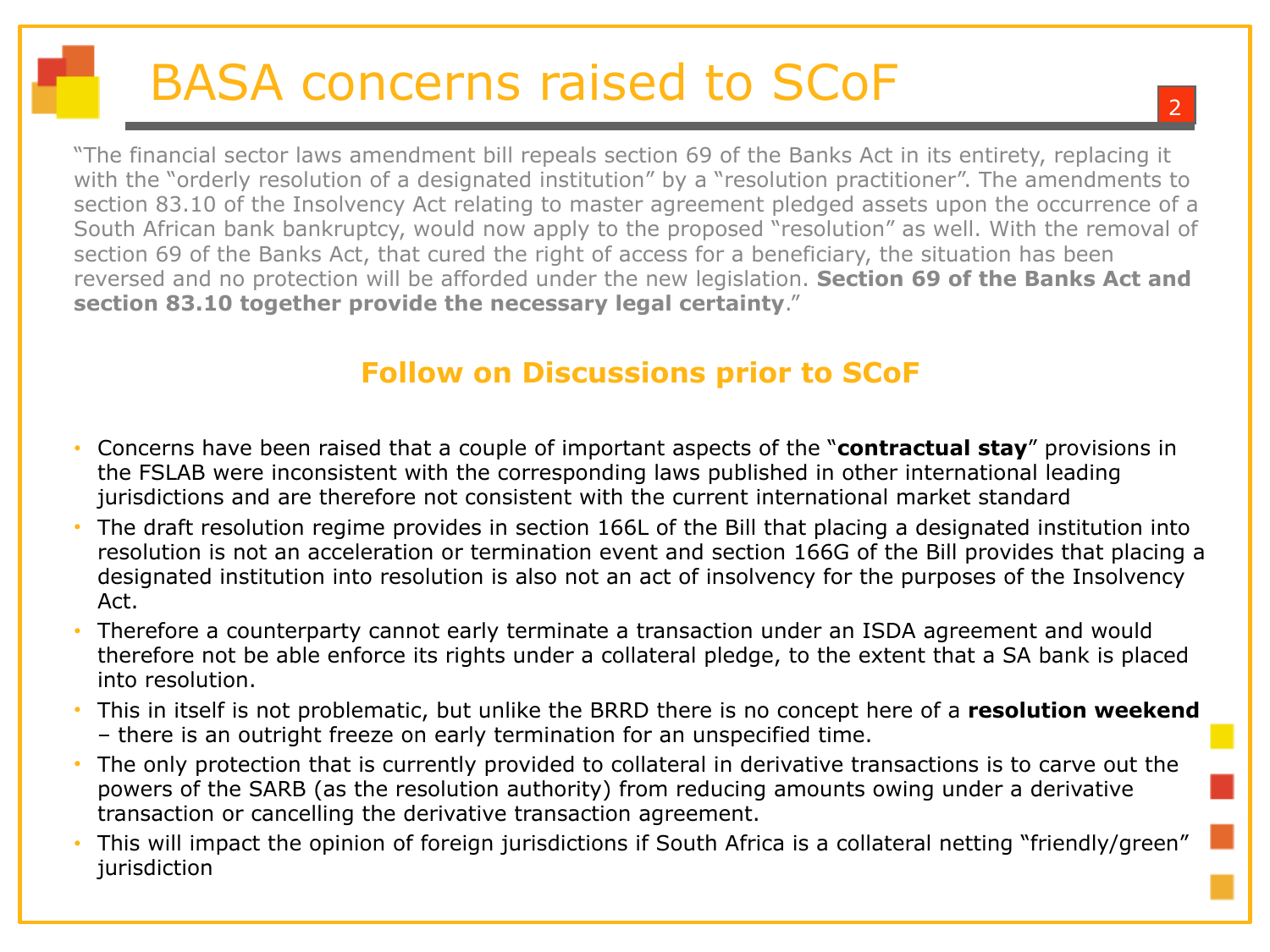## Proposals made to National Treasury

- Discussions were held with National Treasury, SARB, The International Swaps and Derivatives Association (ISDA) and Allen & Overy LLP (A&O)
- We set out an overview of the concerns raised during the discussions as well as recommendations that were not necessary for South Africa to retain a "green" international netting status but also, provide a stronger resolution framework and enhance the Regulator's rights in a resolution scenario
- We remain confident that National Treasury will resolve this matter prior to the promulgation of the FSLAB into law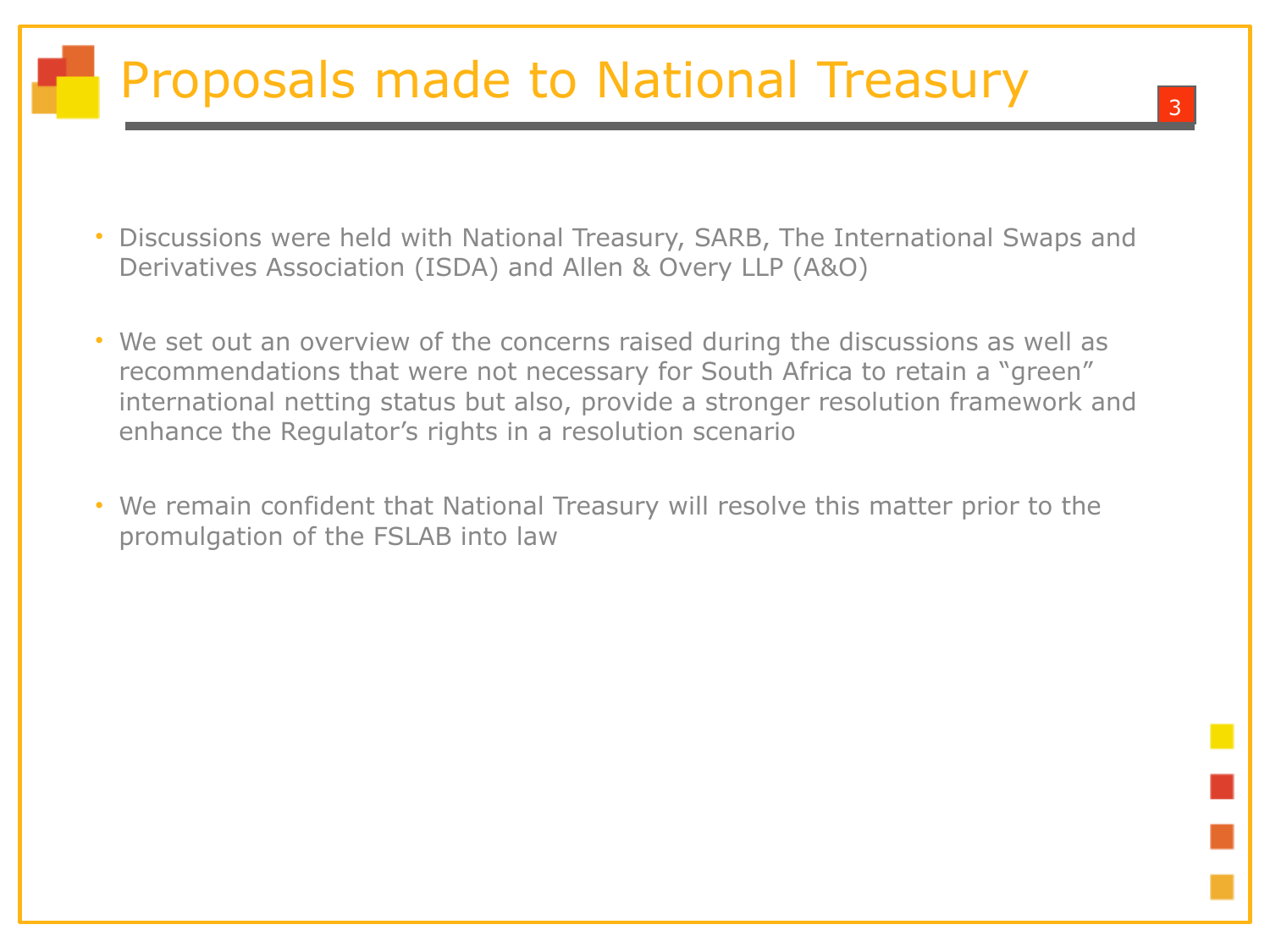# Drafting oversight FSLAB / FSRA?

FSLAB proposes the introduction of sections 166S(7) and (9) of the Financial Sector Regulation Act 2017 ("FSRA").

Section 166S(7) grants the Reserve Bank resolution powers ("**Resolution Powers**") to reduce the amount payable under an agreement (section 166S(7)(a)) or cancel an agreement (section 166S(7) (b)) in the circumstances set out in the sections.

Section 166S(9) carves outs the following agreements transactions from the Resolution Powers:

- a) an unsettled exchange traded transaction;
- b) a derivative instrument (as defined in the Financial Markets Act 2012 ("FMA"));
- c) a deposit where the deposit holder is the Corporation for Public Deposits;
- d) an unsecured transaction between two or more settlement system participants as defined in the National Payment System Act.

On our reading of these sections, the above carve outs do not cover securities lending and repurchase agreements ("**Prime Finance Agreements**") as such agreements clearly do not fall within carve outs (a), (c) and (d).

We also believe that Prime Finance Agreements do not fall within the definition of a "derivative instrument" in the FMA (carve out (b)).

This is because the rights and obligations arising under Prime Finance Agreements do not depend on the value of underlying assets, rates, indices or measures of economic value or a default event.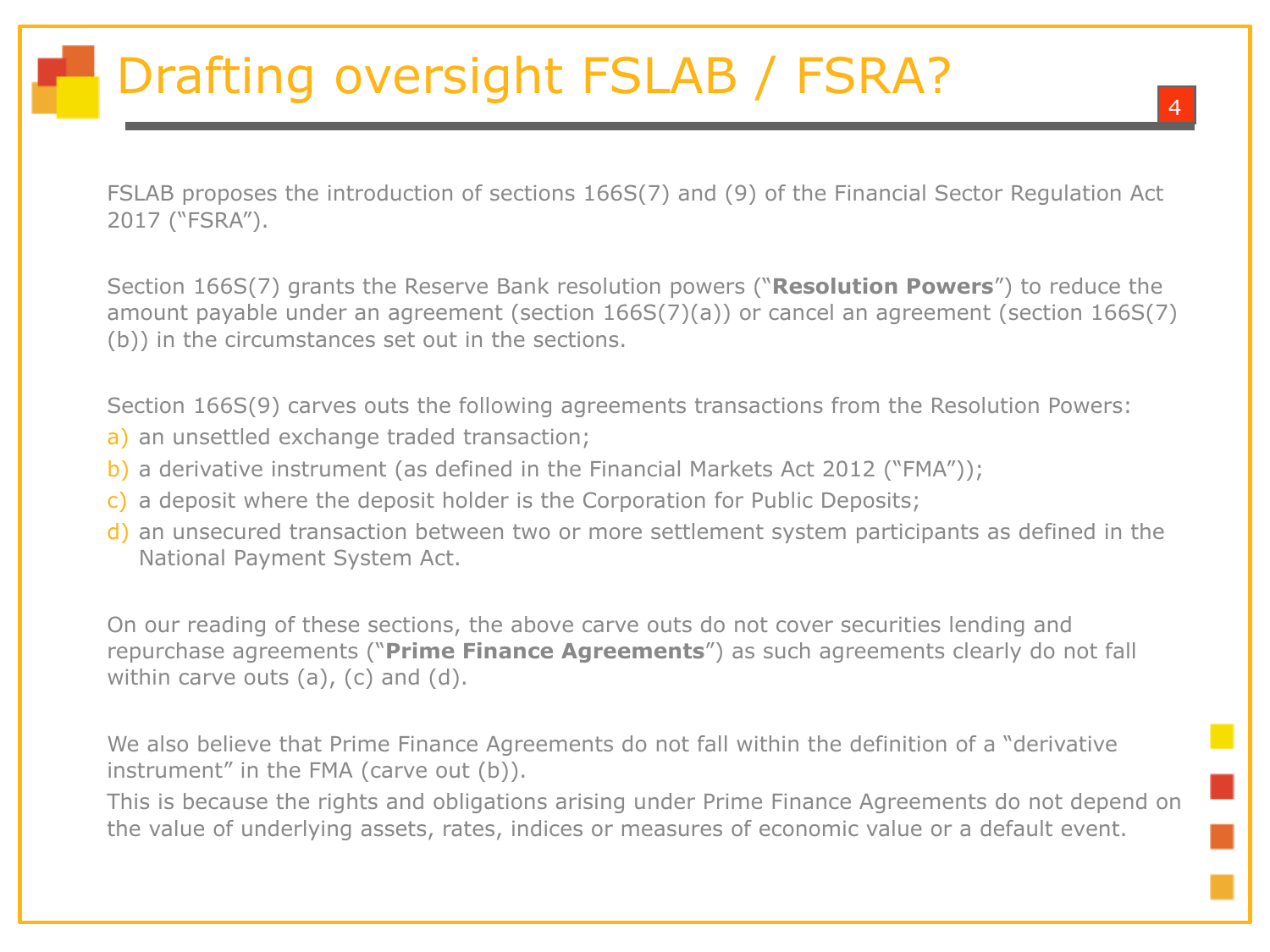- Rather, Prime Finance Agreements document shadow banking products which are not considered to be derivative instruments by the market or the regulators both on a global and a local basis.
- This means that transactions under Prime Finance Agreements effectively become subject to the Resolution Powers and can be amended or cancelled by the Reserve Bank.
- Section 68(6B) of the current Banks Act 1990 specifically provides that section 35B of the Insolvency Act, 1936 ("**Insolvency Act**") applies to the curator of a bank under curatorship
- Section 35B(2) of the Insolvency Act provides for the netting of a "master agreement" which is broadly defined in section 35B(2) as :

"an agreement in accordance with standard terms published by the International Swaps and Derivatives Association, the International Securities Lenders Association, the Bond Market Association or the International Securities Market Association, or any similar agreement, which provides that, upon the sequestration of one of the parties all unperformed obligations of the parties in terms of the agreement" can be netted."

• The effect of this would be that such transactions effectively lose the post insolvency benefits enshrined in section 35B of the Insolvency Act as there is no similar treatment afforded for Prime Finance Agreement under FSLAB and South Africa would therefore lose its global netting status for these types of agreements.